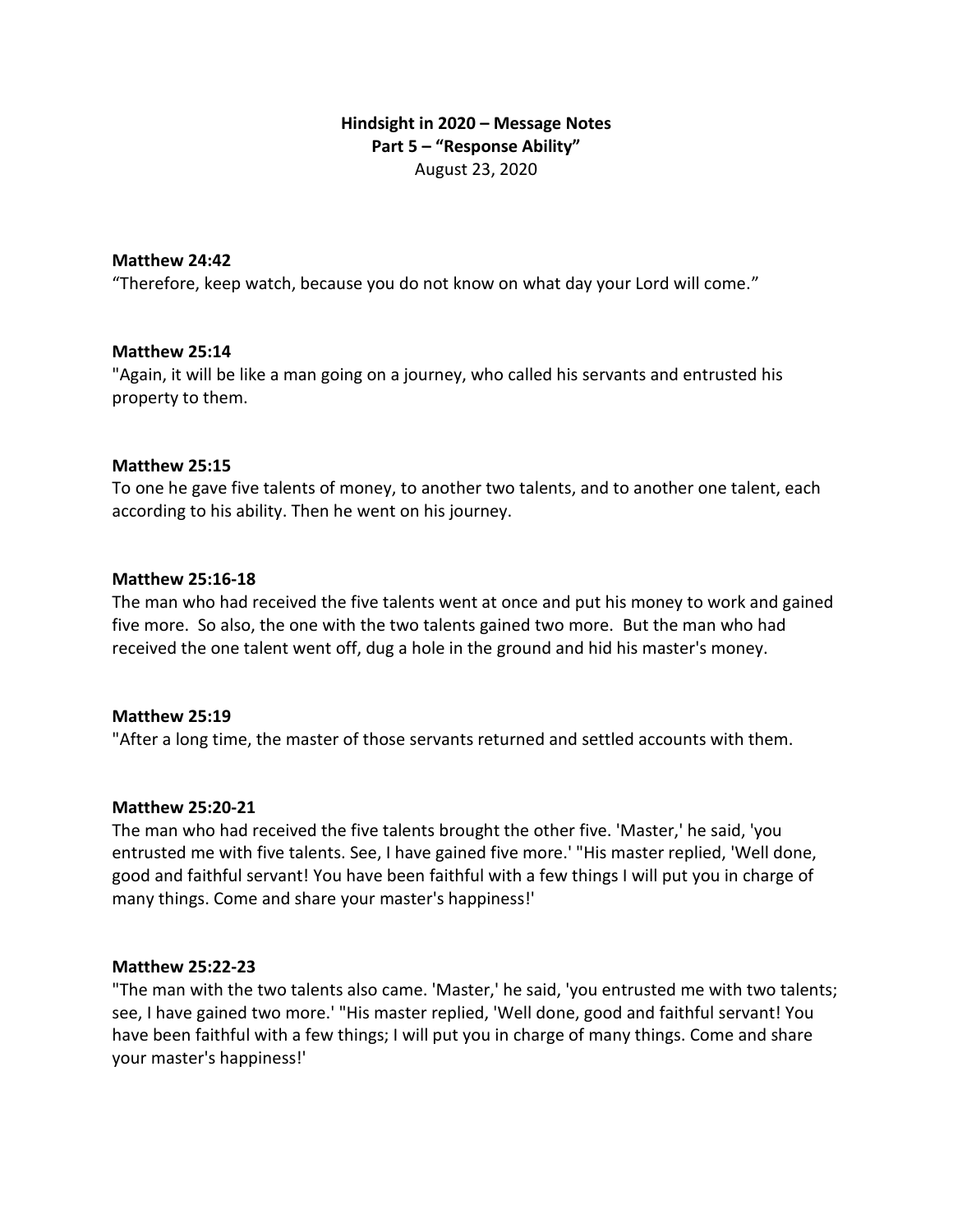### **Matthew 25:24-25**

Then the man who had received the one talent came. 'Master,' he said, 'I knew that you are a hard man, harvesting where you have not sown and gathering where you have not scattered seed. So I was afraid and went out and hid your talent in the ground. See, here is what belongs to you.'

*"He that is good at making excuses is seldom good at anything else."* 

- Benjamin Franklin

## **Matthew 25:26-28**

"His master replied, 'You wicked, lazy servant! So you knew that I harvest where I have not sown and gather where I have not scattered seed? Well then, you should have put my money on deposit with the bankers, so that when I returned I would have received it back with interest. "'Take the talent from him and give it to the one who has the ten talents.

### **Matthew 25:29**

For everyone who has will be given more, and he will have an abundance.

## **Matthew 25:29-30**

Whoever does not have, even what he has will be taken from him. And throw that worthless servant outside, into the darkness, where there will be weeping and gnashing of teeth.'

## **Questions:**

- 1. Where do you have a tendency to blame others?
- 2. What opportunities do you have today to use your gifting?

### **Group Questions:**

- 1. Do you think a culture of blame has been on the rise? Why or why not?
- 2. Why is it easy for any of us to fall into the temptation to blame?
- 3. Why won't blame lead you to anything good?
- 4. Review the parable from Matthew 25:24-30. What resonates with you? Does anything concern you?